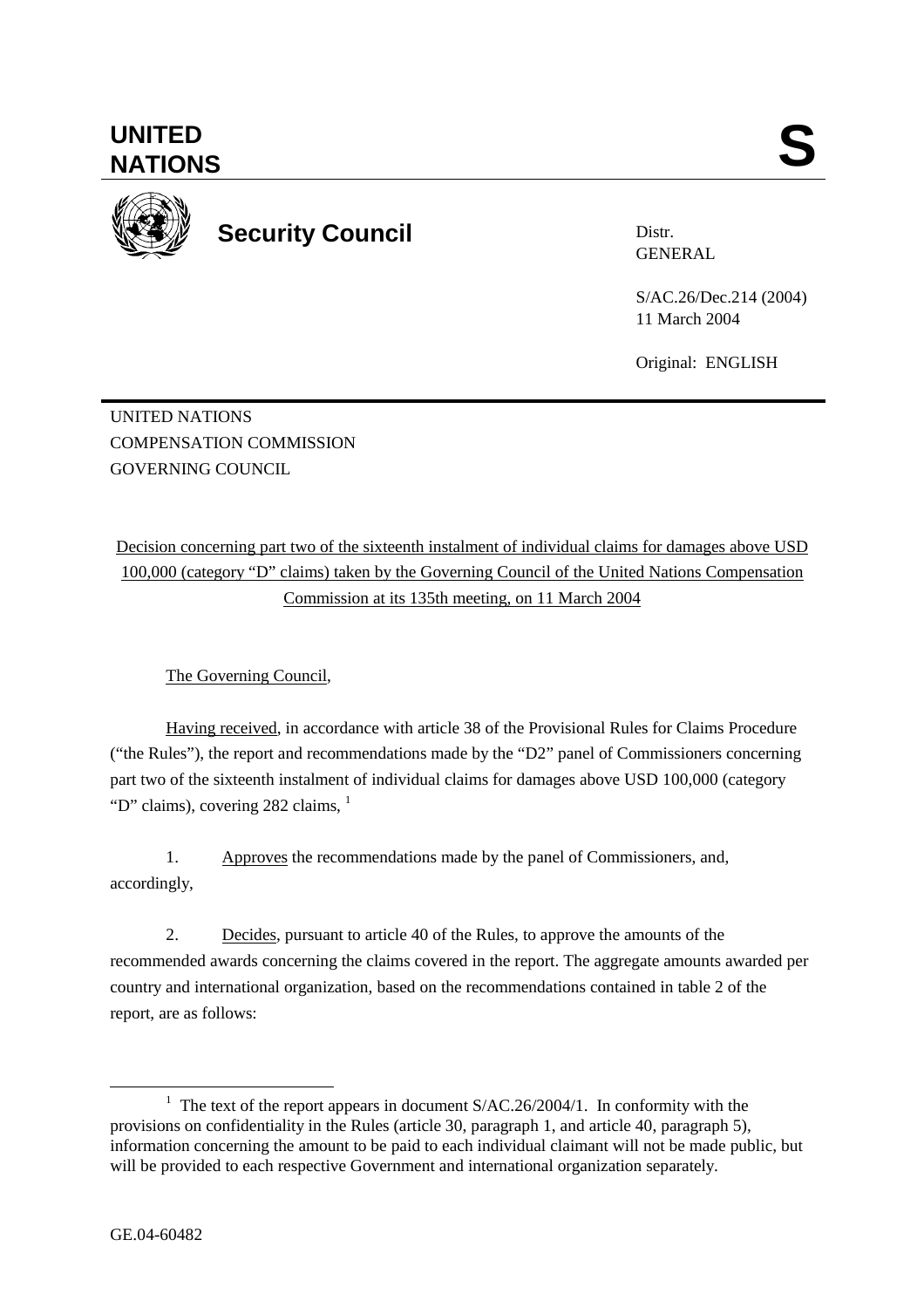Page 2

| Country or international<br>organization | Number of<br>claims<br>recommended<br>for payment | Number of<br>claims not<br>recommended<br>for payment | Amount of<br>compensation<br>claimed (USD) | Amount of<br>compensation<br>recommended<br>(USD) |
|------------------------------------------|---------------------------------------------------|-------------------------------------------------------|--------------------------------------------|---------------------------------------------------|
| Austria                                  |                                                   | $\overline{2}$                                        | 923,489.38                                 | nil                                               |
| Bangladesh                               | $\mathbf 1$                                       |                                                       | 842.93                                     | 842.93                                            |
| Canada                                   | $\mathbf{1}$                                      | $\mathbf{1}$                                          | 409,631.54                                 | 202,605.00                                        |
| Egypt                                    | $\overline{2}$                                    |                                                       | 2,950,238.76                               | 1,681,603.17                                      |
| France                                   | $\mathbf{1}$                                      | $\mathbf{1}$                                          | 582,446.47                                 | 45,755.09                                         |
| Germany                                  |                                                   | $\overline{2}$                                        | 814,631.71                                 | nil                                               |
| India                                    | 10                                                | 3                                                     | 6,133,992.92                               | 2,214,682.05                                      |
| Israel                                   | $\overline{a}$                                    | $\mathbf{1}$                                          | 97,895.25                                  | nil                                               |
| Italy                                    | 3                                                 |                                                       | 1,048,105.04                               | 255,117.41                                        |
| Jordan                                   | 45                                                | 8                                                     | 174,366,848.85                             | 16,113,327.93                                     |
| Kuwait                                   | 126                                               | $\overline{2}$                                        | 155,343,091.82                             | 79,374,196.32                                     |
| Lebanon                                  | 3                                                 | $\mathbf{1}$                                          | 1,234,644.13                               | 233,286.95                                        |
| Pakistan                                 | $\overline{2}$                                    |                                                       | 825,363.32                                 | 373,477.34                                        |
| <b>Russian Federation</b>                | $\mathbf{1}$                                      |                                                       | 223,003.46                                 | 21,540.42                                         |
| Saudi Arabia                             | 5                                                 | 13                                                    | 15,714,358.85                              | 1,107,987.92                                      |
| Spain                                    |                                                   | $\mathbf{1}$                                          | 205,444.27                                 | nil                                               |
| Syrian Arab Republic                     | 9                                                 | 3                                                     | 7,432,527.22                               | 2,050,069.11                                      |
| Turkey                                   | $\mathbf 1$                                       |                                                       | 498,985.00                                 | 93,758.80                                         |
| <b>United Arab Emirates</b>              |                                                   | $\mathbf{1}$                                          | 89,519,368.02                              | nil                                               |
| <b>United Kingdom</b>                    | 3                                                 | 5                                                     | 16,872,311.20                              | 44,029.50                                         |
| <b>United States</b>                     | 10                                                | $\sqrt{2}$                                            | 7,180,710.45                               | 1,152,757.29                                      |
| Yemen                                    | $\overline{7}$                                    | $\mathbf{1}$                                          | 3,001,726.30                               | 761,324.38                                        |
| <b>UNDP</b> Washington                   | 3                                                 | $\mathbf{1}$                                          | 1,003,257.15                               | 137,461.22                                        |
| <b>UNRWA Gaza</b>                        | $\mathbf{1}$                                      |                                                       | 236,946.51                                 | 78,798.19                                         |
| <b>Total</b>                             | 234                                               | 48                                                    | 486,619,860.55                             | 105,942,621.02                                    |

3. Reaffirms that when funds become available payments shall be made in accordance with decision 197 (S/AC.26/Dec.197 (2003)),

4. Recalls that when payments are made in accordance with decision 197, and pursuant to the terms of decision 18 (S/AC.26/Dec.18 (1994)), Governments and international organizations shall distribute amounts received to the designated claimants in respect of approved awards within six months of receiving payment, and shall, not later than three months after the expiration of this time limit, provide information on such distribution,